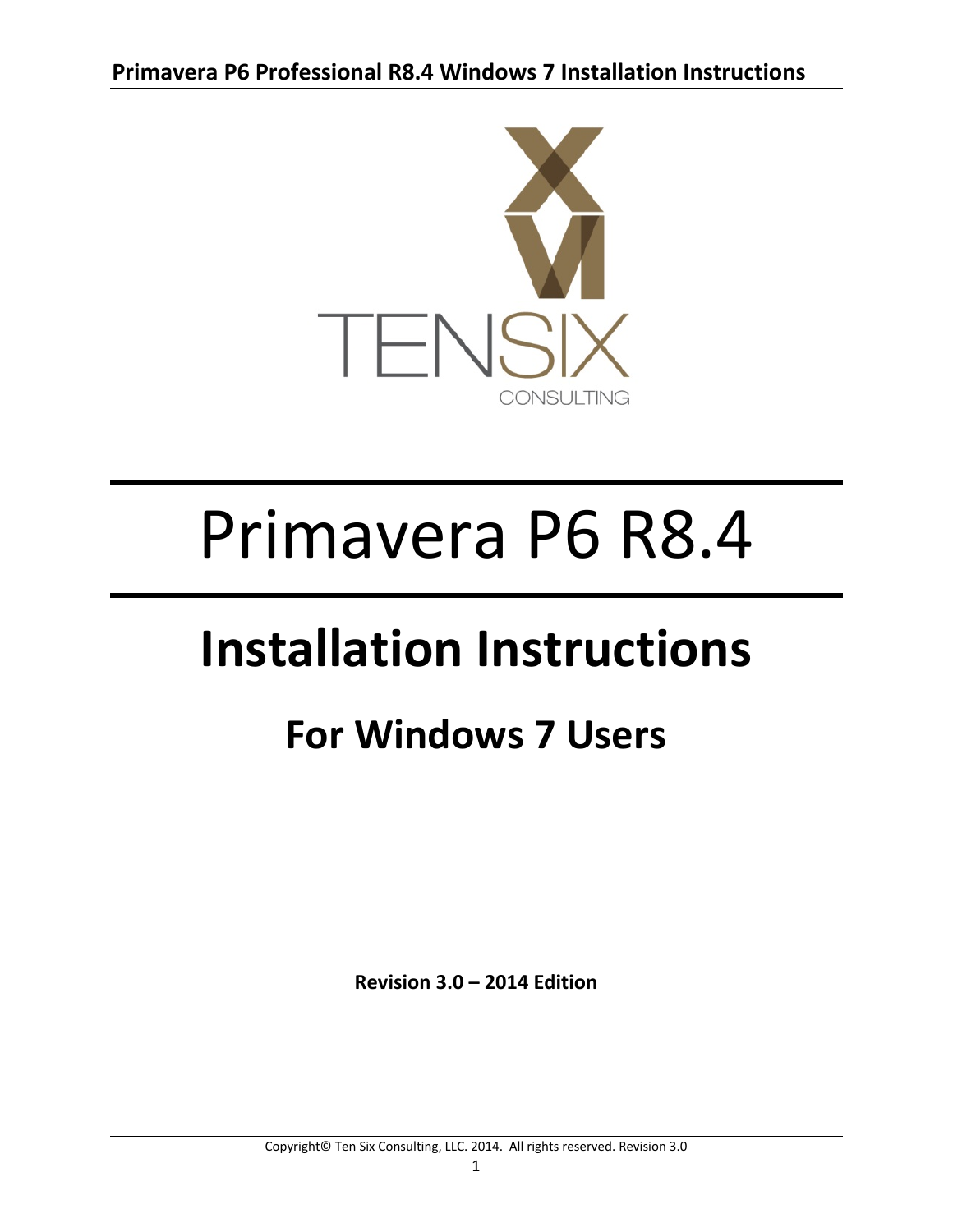**IMPORTANT: READ THESE INSTRUCTIONS CAREFULLY AND FOLLOW THEM** EXACTLY.

**The following is provided for your convenience only. Ten Six Consulting do not offer technical support for the installation process of P6 Professional.** 

#### **Step 1 – Unzip Primavera P6 Professional R8.4 Media Pack**

**HOW TO: Unzip the V47141‐01.zip media pack file:**

- 1. Locate the **V47141‐01.zip** file using the **Windows File Explorer**.
- 2. Right‐click on the **V47141‐01.zip** file and select **Extract All…** from the menu.



**Sign** 

3. In the Extract Compressed (Zipped) Folders dialog, click the Browse button to find a good location into which to extract the Primavera P6 Professional installation files.

| <b>Extract Compressed (Zipped) Folders</b>         |        |
|----------------------------------------------------|--------|
| <b>Extract Compressed (Zipped) Folders</b>         |        |
|                                                    |        |
| Select a Destination and Extract Files             |        |
| Files will be extracted to this folder:            |        |
| C:\Users\tensix\Downloads\Installs\V47141-01       | Browse |
| $\triangledown$ Show extracted files when complete |        |

4. Click the **Extract** button at the bottom of the dialog to extract the installation files to the default path shown in the 'Files will be extracted to this folder:' field.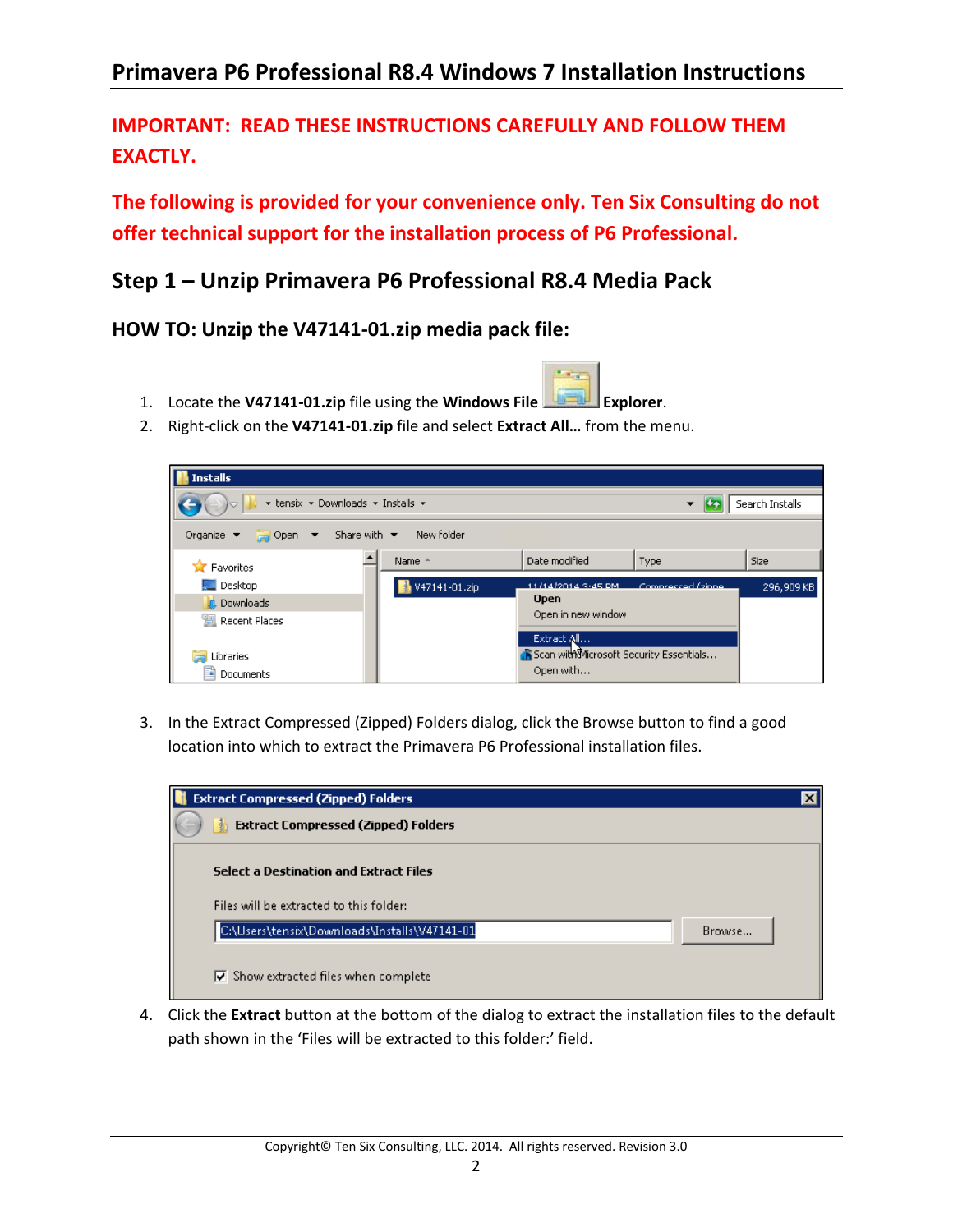| <b>Extract Compressed (Zipped) Folders</b>         |                                                               | ×      |
|----------------------------------------------------|---------------------------------------------------------------|--------|
| <b>Extract Compressed (Zipped) Folders</b>         |                                                               |        |
| <b>Select a Destination and Extract Files</b>      |                                                               |        |
| Files will be extracted to this folder:            |                                                               |        |
| C:\Users\tensix\Downloads\Installs\V47141-01       |                                                               | Browse |
| $\triangledown$ Show extracted files when complete | Click here to extract the<br>installation files to the folder |        |
|                                                    | shown in the field above.<br>Extract                          | Cancel |

5. You will see the files being extracted.



6. The P6 installation files will be in a folder named P6\_R83\_Client\_Applications. For example, if you chose to extract it to your downloads directory it would be located in a folder like the following:

**C:\Users\username\Downloads\V47141‐01\P6\_Pro\_R84**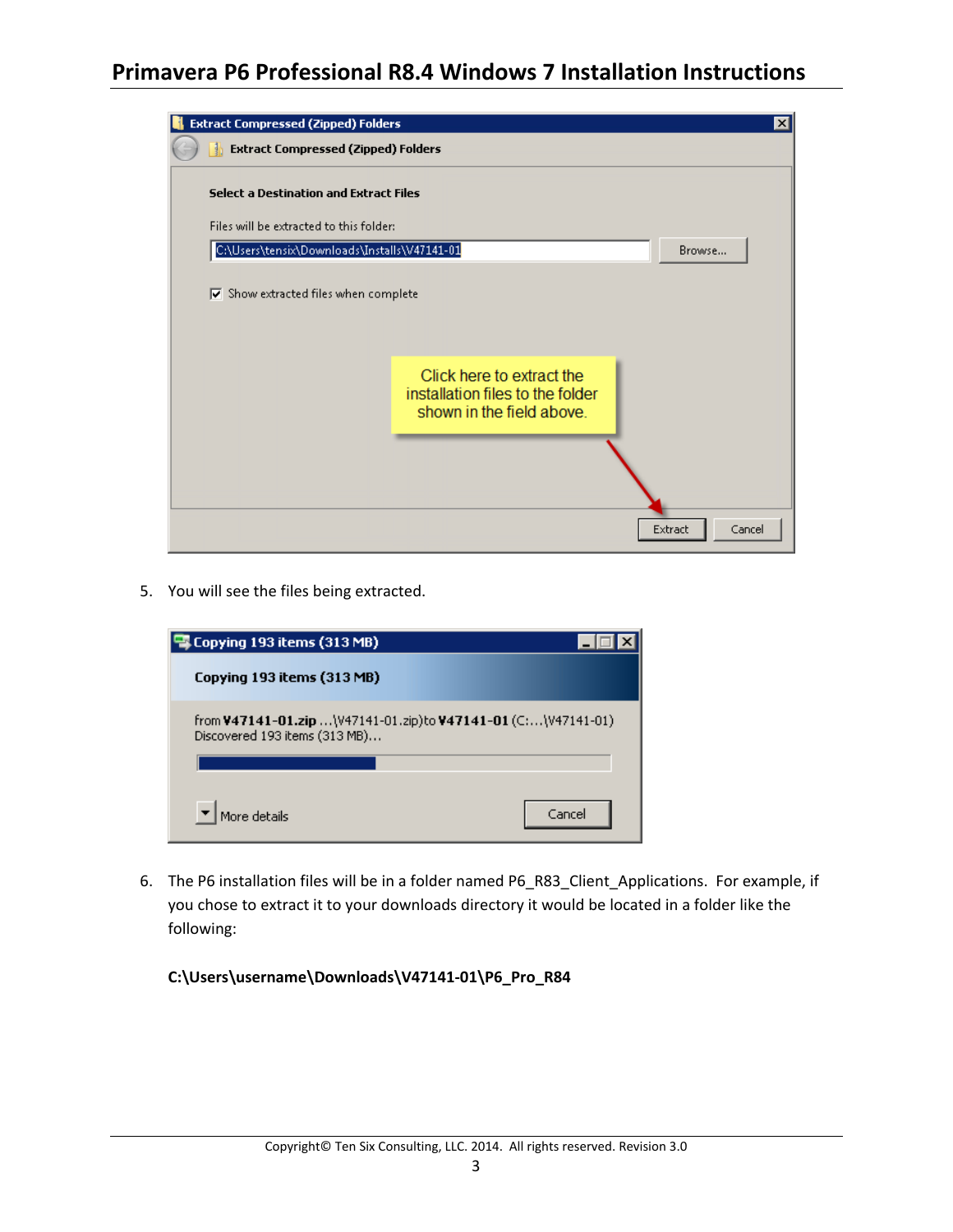

You have now unzipped the Primavera P6 Professional installation files and can proceed to the next steps that show you how to install the program.

**IMPORTANT: Read the following instructions carefully and follow them EXACTLY.** If you deviate from these instructions the installation may not work. These are provided for your convenience only. Ten Six Consulting do not offer technical support for Primavera P6 Installations.

#### **Step 2 ‐ Install Primavera P6 Professional on Windows 7**

- 1. Using your Windows file explorer, double‐click to open the **P6\_Pro\_R84** folder.
- 2. Now locate the **setup.exe** file and double‐click to start the P6 installer.

| P6_Pro_R84                                                                                                  |                     |                   |                     |
|-------------------------------------------------------------------------------------------------------------|---------------------|-------------------|---------------------|
| * tensix * Downloads * Installs * V47141-01 * P6_Pro_R84 *<br>Search P6_Pro_R84<br>$\overline{\phantom{a}}$ |                     |                   |                     |
| Share with $\blacktriangledown$<br>Organize $\blacktriangledown$<br>园 Open<br>New folder                    |                     |                   |                     |
| <b>X</b> Favorites                                                                                          | Name -              | Date modified     | Type                |
| $\Box$ Desktop                                                                                              | database            | 12/1/2014 3:33 PM | File folder         |
| <b>D</b> Downloads                                                                                          | DHtmlEd             | 12/1/2014 3:33 PM | File folder         |
| 圖 Recent Places                                                                                             | DotNetFX45          | 12/1/2014 3:33 PM | File folder         |
| <b>Libraries</b>                                                                                            | Java                | 12/1/2014 3:33 PM | File folder         |
| Documents                                                                                                   | WindowsInstaller4 5 | 12/1/2014 3:34 PM | File folder         |
| Music                                                                                                       | help.cab<br>Ħ       | 12/1/2014 3:33 PM | Cabinet File        |
| Pictures                                                                                                    | is P6Pro.msi        | 12/1/2014 3:33 PM | Windows Installer P |
| Ħ<br>Videos                                                                                                 | setup.exe           | 12/1/2014 3:33 PM | <b>Application</b>  |
| Homegroup                                                                                                   | Double-click        |                   |                     |

3. Windows will prompt you to allow the opening of the setup.exe file. Click **Run** when you see the following dialog: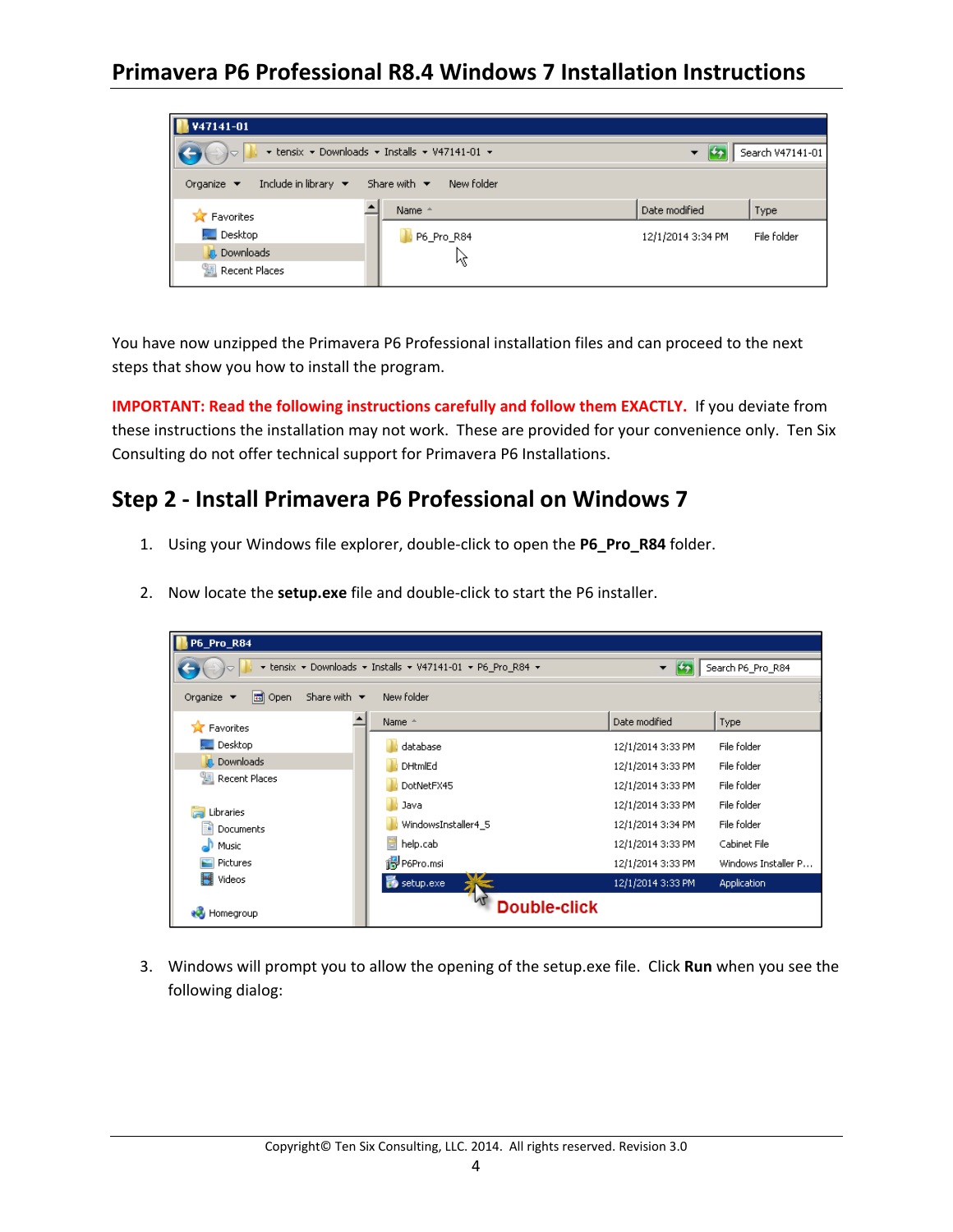| Open File - Security Warning                                                                                                                                               |                                                                              |  |
|----------------------------------------------------------------------------------------------------------------------------------------------------------------------------|------------------------------------------------------------------------------|--|
| Do you want to run this file?                                                                                                                                              |                                                                              |  |
| nloads\Installs\V47141-01\P6_Pro_R84\setup.exe<br>Name: I<br>Publisher: Oracle America, Inc.<br>Type: Application<br>From: C:\Users\tensix\Downloads\Installs\V47141-01\P6 |                                                                              |  |
|                                                                                                                                                                            | Cancel<br><b>Run</b><br>$\triangleright$ Always ask before opening this file |  |
| While files from the Internet can be useful, this file type can<br>potentially harm your computer. Only run software from publishers.<br>you trust. What's the risk?       |                                                                              |  |

At this point you may be prompted to install some prerequisites depending on what you already have installed on your windows system and what versions these might be. These include the Microsoft .Net Framework 4.5, Java SE Runtime Environment 7.0 and the Microsoft DHTML Editing Component. You will need to install these if prompted in order that Primavera P6 Professional will work on your computer.

4. If the correct version of Microsoft .NET Framework is not present, you will see the following prompt:

| Primavera P6 Professional Setup<br>$\times$                                                               |  |  |
|-----------------------------------------------------------------------------------------------------------|--|--|
| For the following components:                                                                             |  |  |
| Microsoft .NET Framework 4.5 [x86 and x64]                                                                |  |  |
| Please read the following license agreement. Press the page down key to<br>see the rest of the agreement. |  |  |
| MICROSOFT SOFTWARE SUPPLEMENTAL LICENSE<br><b>TERMS</b>                                                   |  |  |
| .NET FRAMEWORK 4.5 FOR MICROSOFT WINDOWS<br>OPERATING SYSTEM AND ASSOCIATED LANGUAGE<br>PACKS             |  |  |
| Microsoft Corporation (or based on where you live, one                                                    |  |  |
| View EULA for printing                                                                                    |  |  |
| Do you accept the terms of the pending License Agreement?                                                 |  |  |
| If you choose Don't Accept, install will close. To install you must accept<br>this agreement.             |  |  |
| Don't Accept<br>Accept                                                                                    |  |  |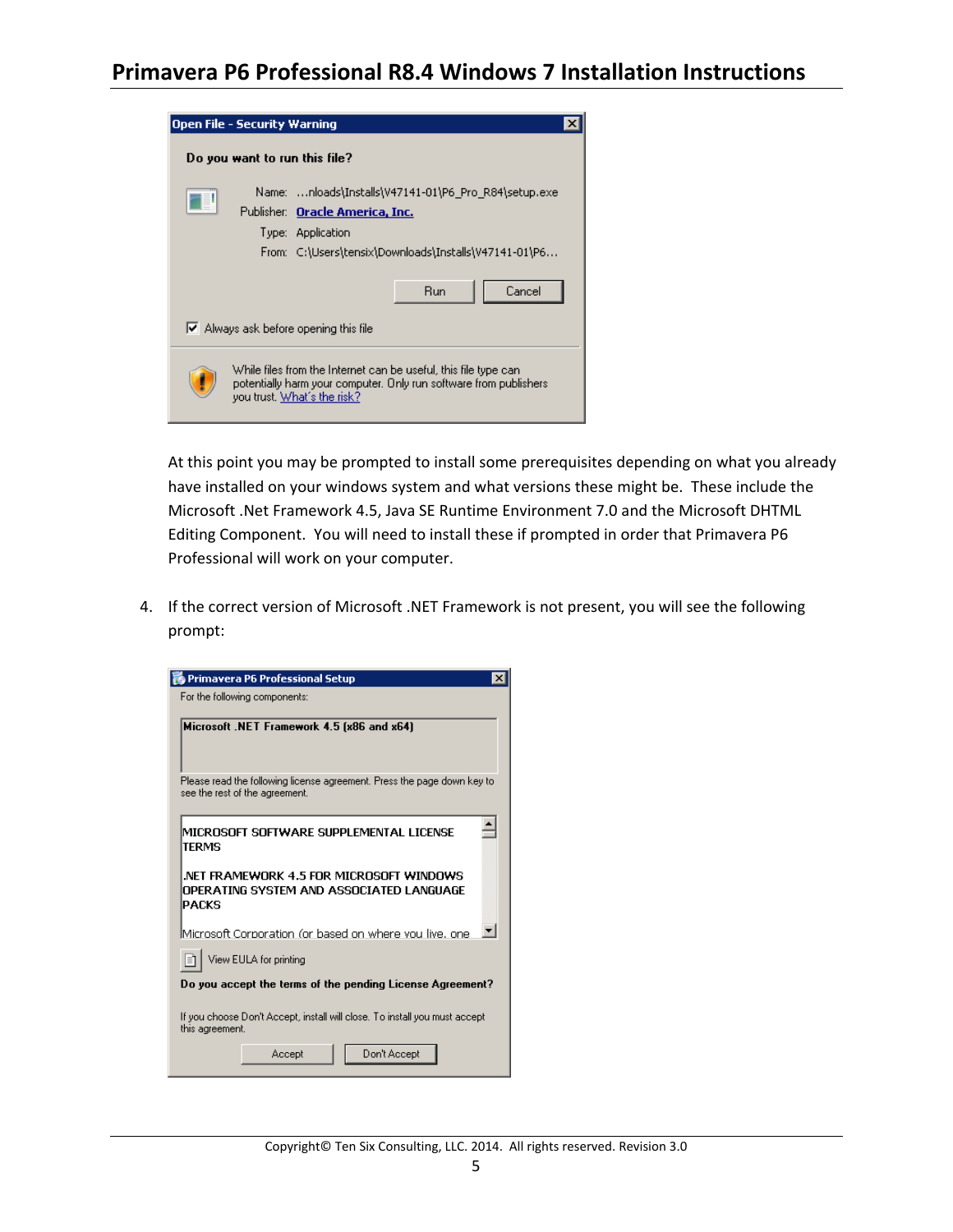- 5. Click the **Accept** button.
- 6. Windows will prompt you to allow the **Microsoft .NET framework** installer to open. Click **Run**.



7. The Microsoft .NET Framework will be installed on your machine.

| Primavera P6 Professional Setup |                                                       |        |  |
|---------------------------------|-------------------------------------------------------|--------|--|
|                                 | Installing Microsoft .NET Framework 4.5 (x86 and x64) |        |  |
|                                 |                                                       |        |  |
|                                 |                                                       |        |  |
|                                 |                                                       | Cancel |  |

8. If Java is not installed on your machine, you will see the following dialog: click **Install**.

| Primavera P6 Professional Setup                             |  |  |
|-------------------------------------------------------------|--|--|
| The following components will be installed on your machine: |  |  |
| Java(TM) SE Runtime Environment 7.0                         |  |  |
| Do you wish to install these components?                    |  |  |
| If you choose Cancel, setup will exit.                      |  |  |
| Cancel<br>Install                                           |  |  |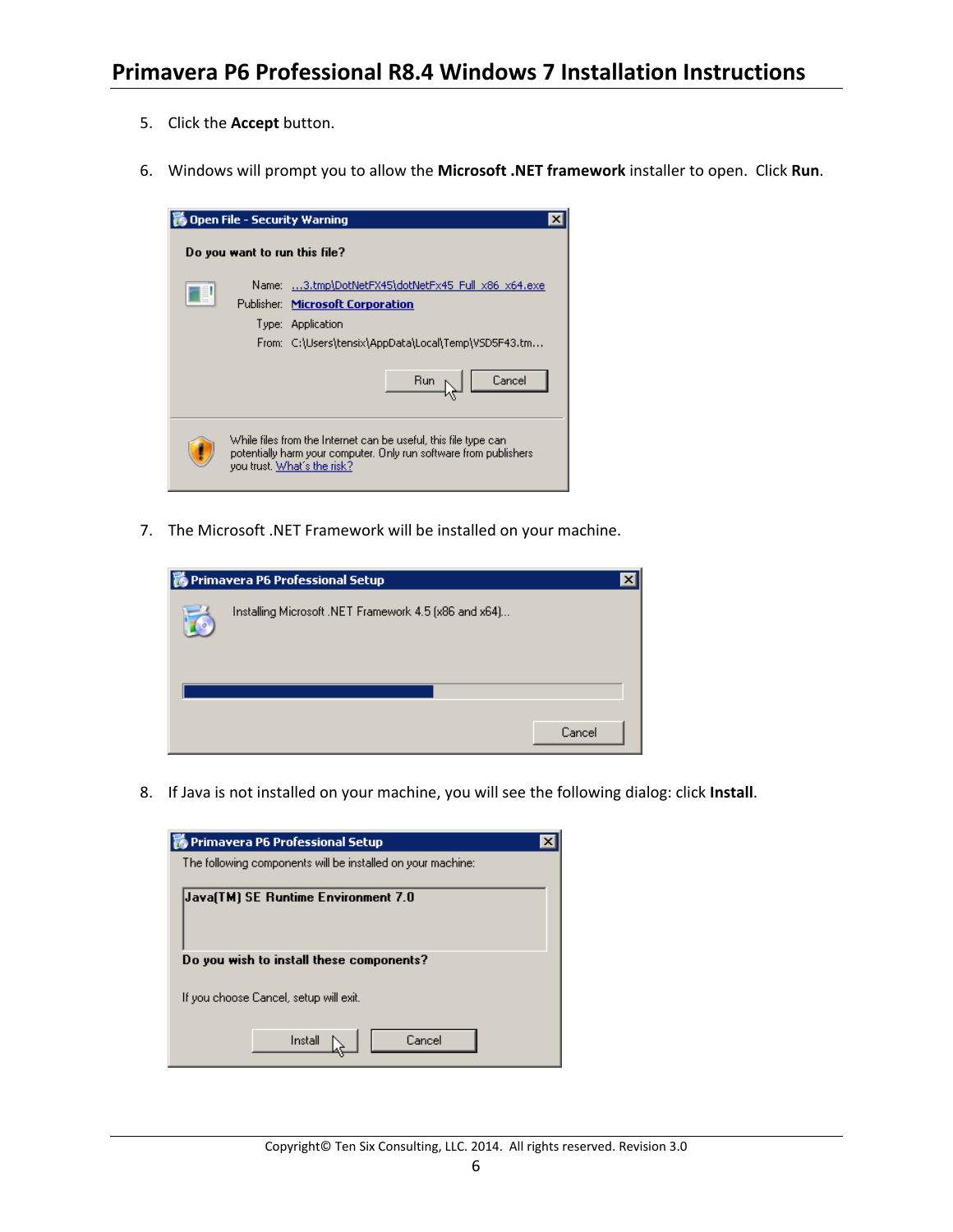9. Windows will prompt you again to allow the opening of the **Java** install file: click **Run** in this dialog.



10. In the **Java Setup** dialog, click **Install >**.

| Java Setup - Welcome                                                                                                                                                                               |  |
|----------------------------------------------------------------------------------------------------------------------------------------------------------------------------------------------------|--|
| Java <sup>-</sup><br><b>ORACL6</b>                                                                                                                                                                 |  |
| <b>Welcome to Java</b>                                                                                                                                                                             |  |
| Java provides safe and secure access to the world of amazing Java content.<br>From business solutions to helpful utilities and entertainment, Java makes<br>your internet experience come to life. |  |
| Note: No personal information is gathered as part of our install process.<br>Click here for more information on what we do collect.                                                                |  |
| Click Install to accept the license agreement and install Java now.                                                                                                                                |  |
| Change destination folder<br>Cancel<br>Install                                                                                                                                                     |  |

11. During installation you will see the following dialog.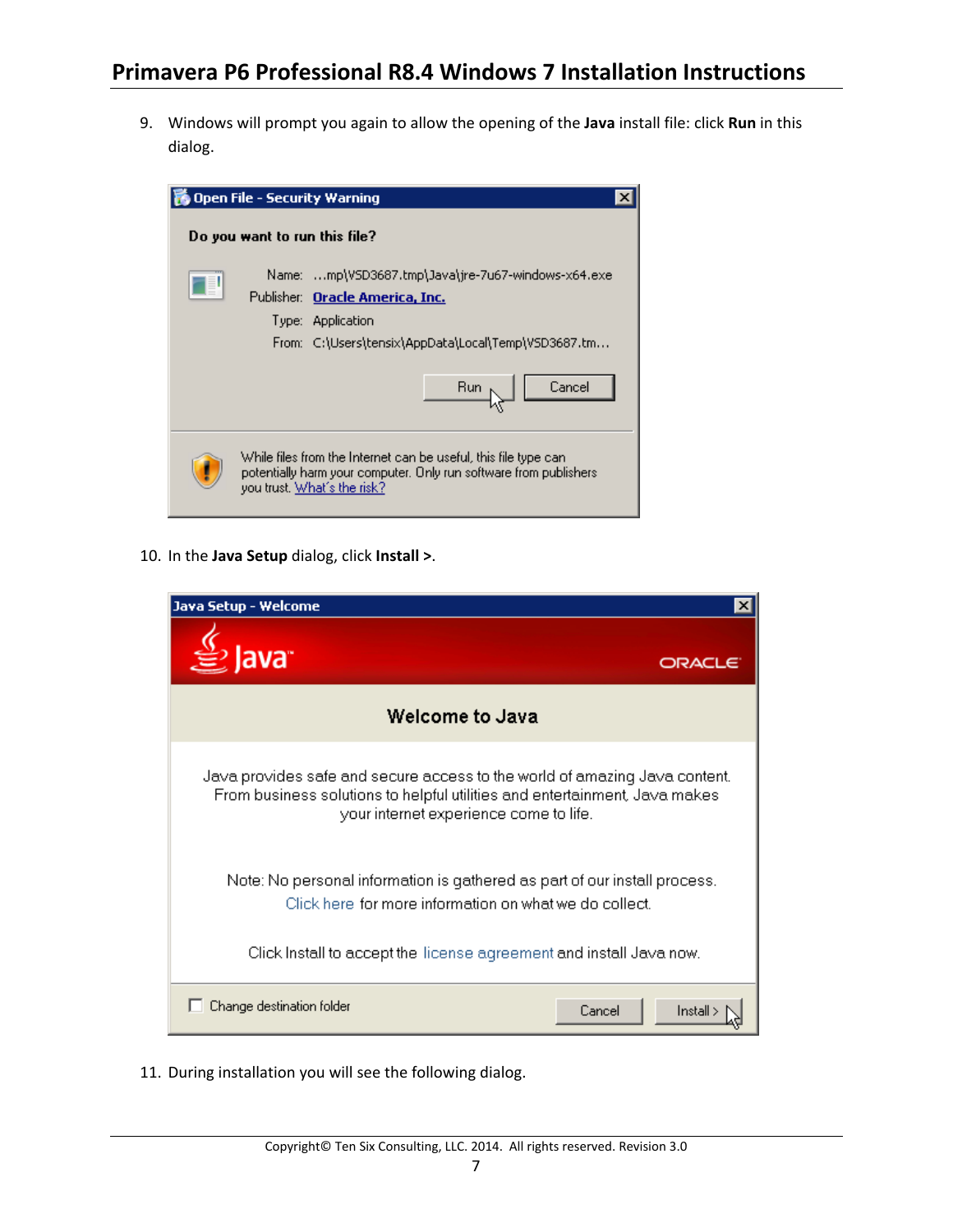| Java Setup - Progress                                                                                                                                                          |               |
|--------------------------------------------------------------------------------------------------------------------------------------------------------------------------------|---------------|
| $\cong$ lavar                                                                                                                                                                  | <b>ORACLE</b> |
| Installing Java<br>Status:                                                                                                                                                     |               |
| <b>3 Billion Devices Run Java</b>                                                                                                                                              |               |
| Computers, Printers, Routers, Cell Phones, BlackBerry,<br>Kindle, Parking Meters, Public Transportation Passes, ATMs,<br>Credit Cards, Home Security Systems, Cable Boxes, TVs |               |
| ORACLE <sup>®</sup>                                                                                                                                                            |               |
|                                                                                                                                                                                |               |

12. When the Java install is complete, click **Close**.

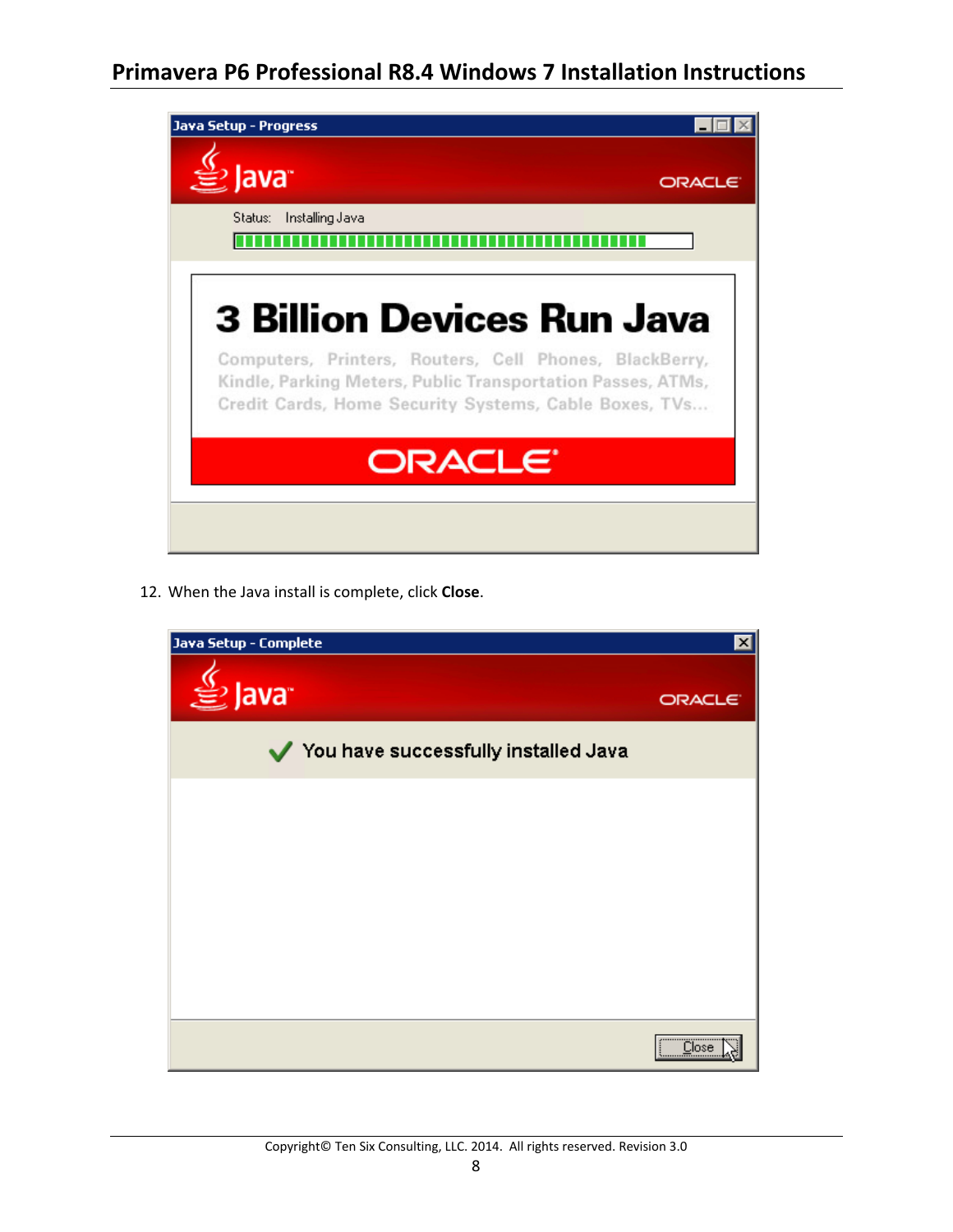13. If the **Microsoft DHTML Editing Component** is not present on your machine, you will see the following prompt. Click **Install**.

| <b>Primavera P6 Professional Setup</b>                      |  |  |
|-------------------------------------------------------------|--|--|
| The following components will be installed on your machine: |  |  |
| Microsoft DHTML Editing Component                           |  |  |
| Do you wish to install these components?                    |  |  |
| If you choose Cancel, setup will exit.                      |  |  |
| Install<br>Cancel                                           |  |  |

- 14. Once the prerequisites are installed, the installer will take you to the start of the Primavera P6 Professional installation.
- 15. When the main **Primavera P6 Professional R8.3 Setup Wizard** dialog appears, click **Next>**.



16. In the **Choose Setup Type** dialog, click on the '**Typical**' button.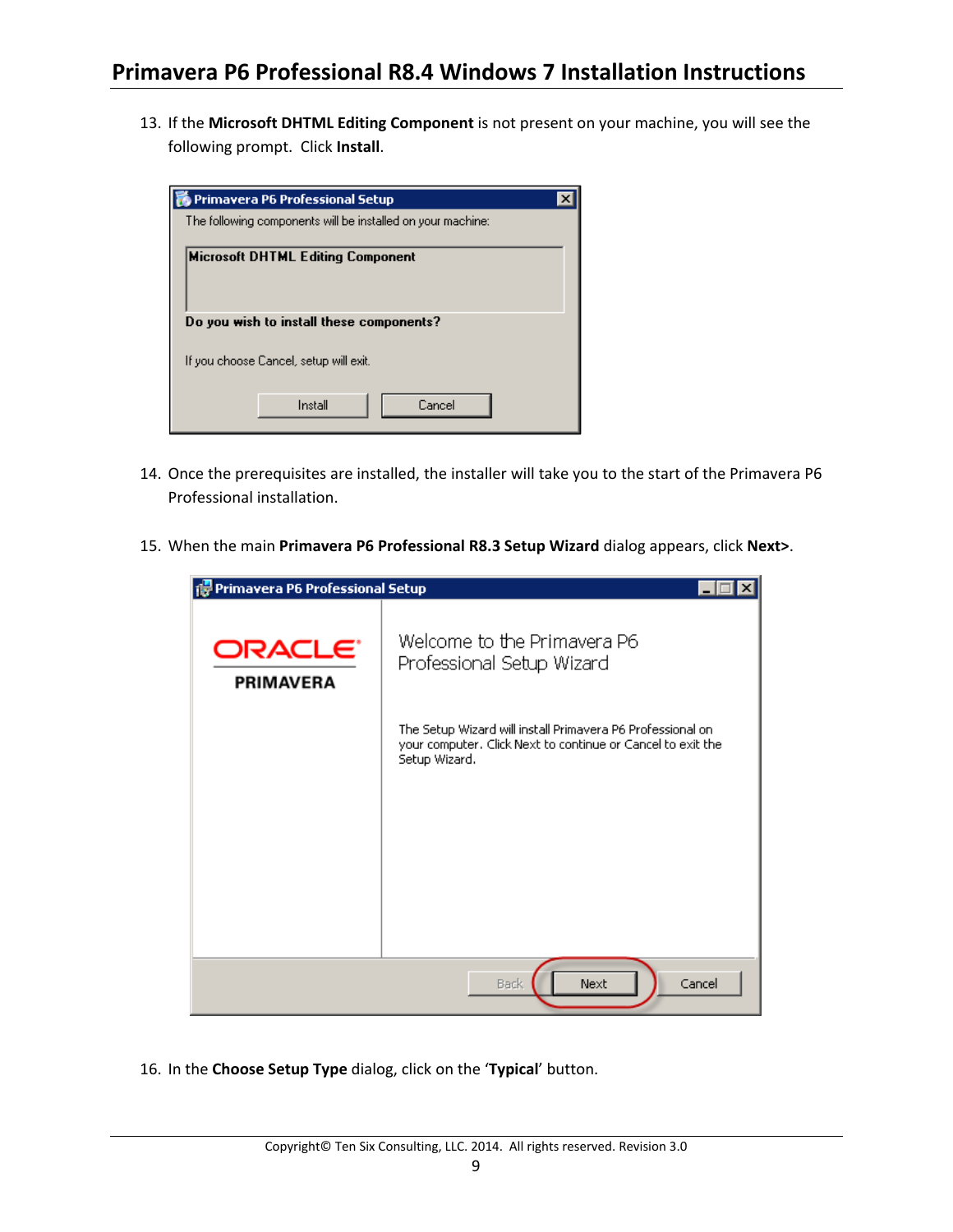| Primavera P6 Professional Setup                                                                                                                                                                                                                                                                                                                                                                                             |                     |
|-----------------------------------------------------------------------------------------------------------------------------------------------------------------------------------------------------------------------------------------------------------------------------------------------------------------------------------------------------------------------------------------------------------------------------|---------------------|
| <b>Choose Setup Type</b><br>Choose the setup type that best suits your needs                                                                                                                                                                                                                                                                                                                                                | ORACLE<br>PRIMAVERA |
| Typical<br>Choose this option to install or upgrade only the P6 Professional application,<br>for use with an existing EPPM or Professional database. The P6 Professional<br>Standalone database is included. Any existing standalone database will be<br>upgraded to the latest version.<br>Advanced<br>Choose this option to select which advanced components will be installed or<br>to change the installation location. |                     |
| <b>Back</b><br>Next                                                                                                                                                                                                                                                                                                                                                                                                         | Cancel              |

- 17. In the **Ready to install Primavera P6 Professional** dialog, click the **Install** button. The program install the main components of the Primavera P6 Professional client on your machine.
- 18. When the **Database Configuration** dialog, appears, you need to select the **P6 Pro Standalone (SQLite)** option from the '**P6 Professional driver type**' dropdown list.

| Primavera P6 Professional R8.4                                                                              | $\vert x \vert$                                                                        |  |
|-------------------------------------------------------------------------------------------------------------|----------------------------------------------------------------------------------------|--|
| <b>Database Configuration</b>                                                                               |                                                                                        |  |
| <b>Select Driver Type</b>                                                                                   |                                                                                        |  |
| Please select the driver type for the P6 Professional<br>database connection.                               |                                                                                        |  |
| If you are not sure which driver type to select, please contact<br>your administrator                       |                                                                                        |  |
| After selecting a driver type, click Next to continue                                                       |                                                                                        |  |
| P6 Professional driver type<br>Microsoft SQL Server/SQL E  ▼ <br>Oracle<br>Microsoft SQL Server/SQL Expre   | Be sure to select the <b>P6 Pro</b><br><b>Standalone (SQLite)</b> option in this list. |  |
| Primavera Compression Server<br>P6 Pro Cloud Connect<br>(P6 Pro Standalone (SQLite)<br>P6 Pro Cloud Connect | Next<br>Back.<br>Finish                                                                |  |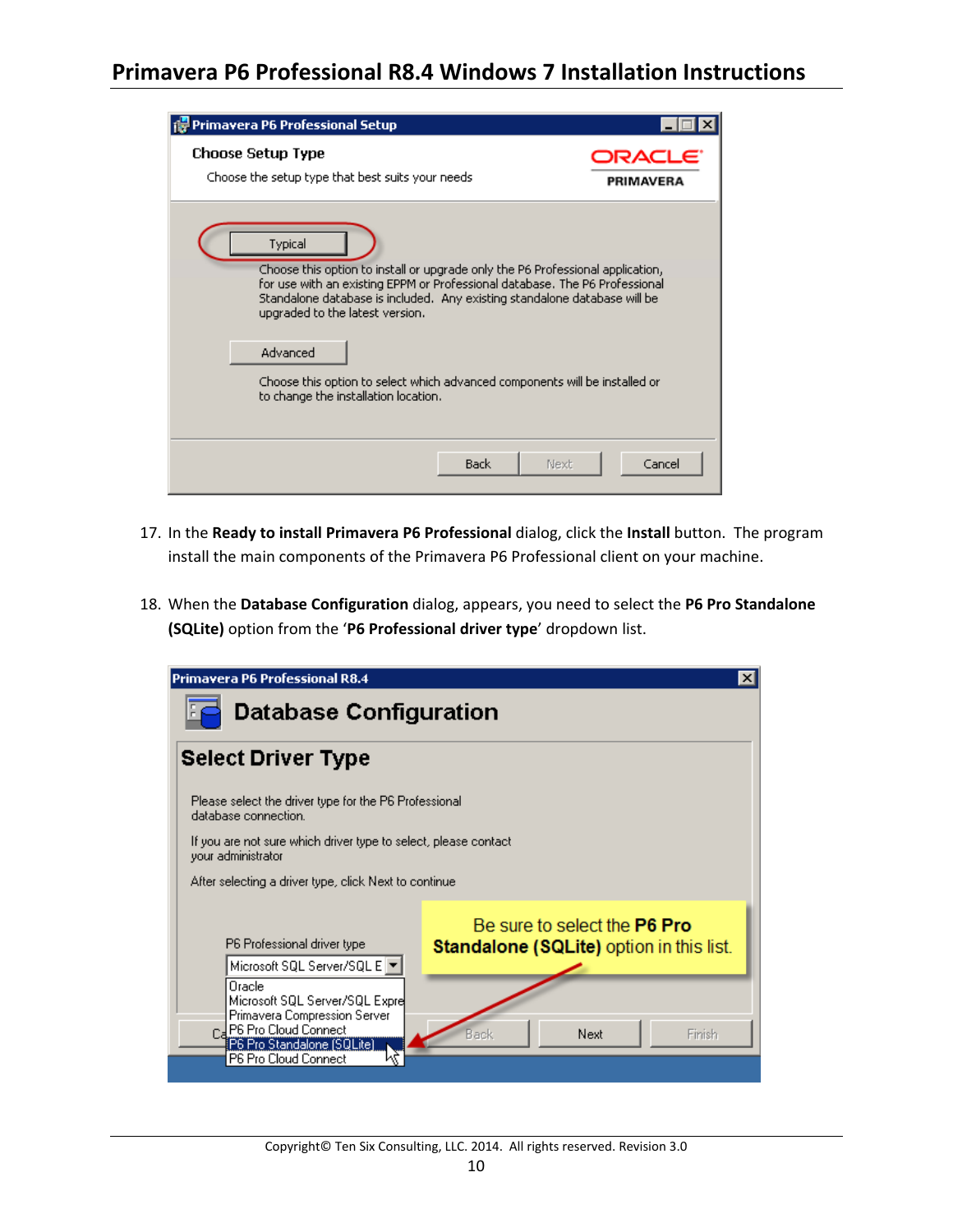- 19. Click **Next**.
- 20. In the **Configure P6 Professional Standalone Connection** dialog, select the '**Add a new standalone database and connection**' option.

| Primavera P6 Professional R8.4                                                                                   | $\boldsymbol{\mathsf{x}}$ |
|------------------------------------------------------------------------------------------------------------------|---------------------------|
| <b>Database Configuration</b>                                                                                    |                           |
| <b>Configure P6 Professional Standalone Connection</b>                                                           |                           |
| You can add a new standalone database and connection or add a<br>connnection to an existing standalone database. |                           |
| Database Alias<br><b>PMDB</b>                                                                                    |                           |
| Add a connection to an existing standalone database                                                              |                           |
| Add a new standalone database and connection                                                                     |                           |
| Cancel<br><b>Back</b><br>Next                                                                                    | Finish                    |

- 21. Click **Next**.
- 22. In the subsequent dialog, enter and confirm an administrative password for the system. We recommend going with the default Login Name: of 'admin' and 'personal name 'SYSTEM' for the names, and make a careful note of the password you enter below for this login. If you forget this password, you will not be able to access this P6 database and will be permanently locked out.

| My P6 Admin Password: |  |
|-----------------------|--|
|-----------------------|--|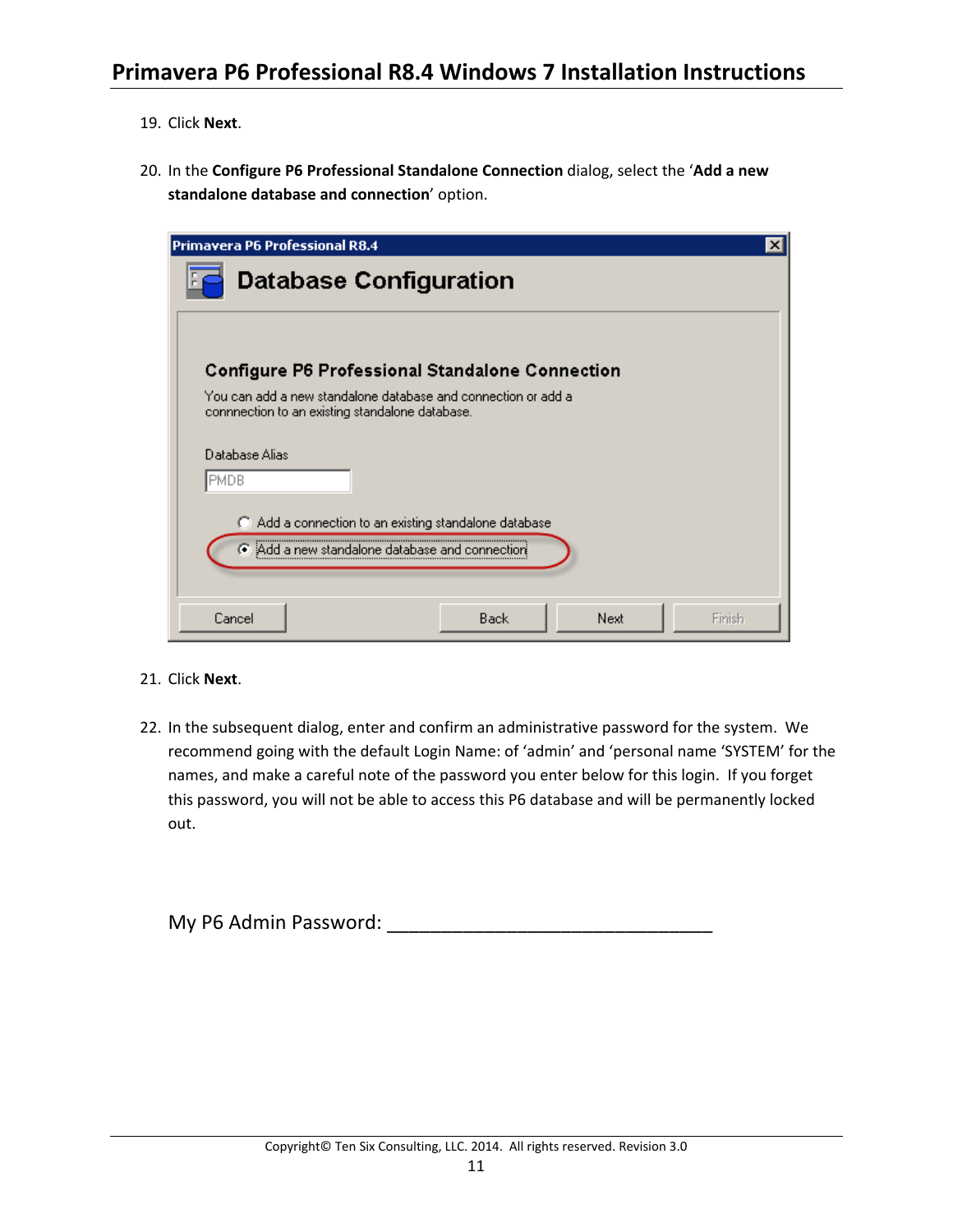| Primavera P6 Professional R8.4                          |                                                                           | ×      |
|---------------------------------------------------------|---------------------------------------------------------------------------|--------|
| <b>Database Configuration</b>                           |                                                                           |        |
|                                                         |                                                                           |        |
|                                                         |                                                                           |        |
| the single user with access to the standalone database. | Enter the admin username and password for the database. The admin user is |        |
| Database Alias                                          |                                                                           |        |
| <b>PMDB</b>                                             |                                                                           |        |
| Login Name                                              | Personal name                                                             |        |
| admin                                                   | SYSTEM                                                                    |        |
| Enter new password                                      | Confirm new password                                                      |        |
| <b>xxxxx</b>                                            | xxxxx                                                                     |        |
|                                                         |                                                                           |        |
| Cancel                                                  | Back<br>Next                                                              | Finish |

- 23. Click **Next**.
- 24. Now enter a path for your SQLite database file, and confirm that the **Load Sample Data** item is checked. We recommend using the default settings show below: particularly loading the sample data because it adds many useful sample projects and global items to the database that will help you when learning P6.

| Primavera P6 Professional R8.4                                                  |                        | $\vert x \vert$ |
|---------------------------------------------------------------------------------|------------------------|-----------------|
| <b>Database Configuration</b>                                                   |                        |                 |
|                                                                                 |                        |                 |
| Enter the database file name to be added with this connection<br>Database Alias |                        |                 |
| <b>PMDB</b><br>User name                                                        |                        |                 |
| admin                                                                           |                        |                 |
| File Name                                                                       |                        |                 |
| C:\Users\tensix\Documents\PPMDBSQLite.db                                        | ē                      |                 |
| <b>▽</b> Load Sample Data                                                       |                        |                 |
| Cancel                                                                          | Back<br>Finish<br>Next |                 |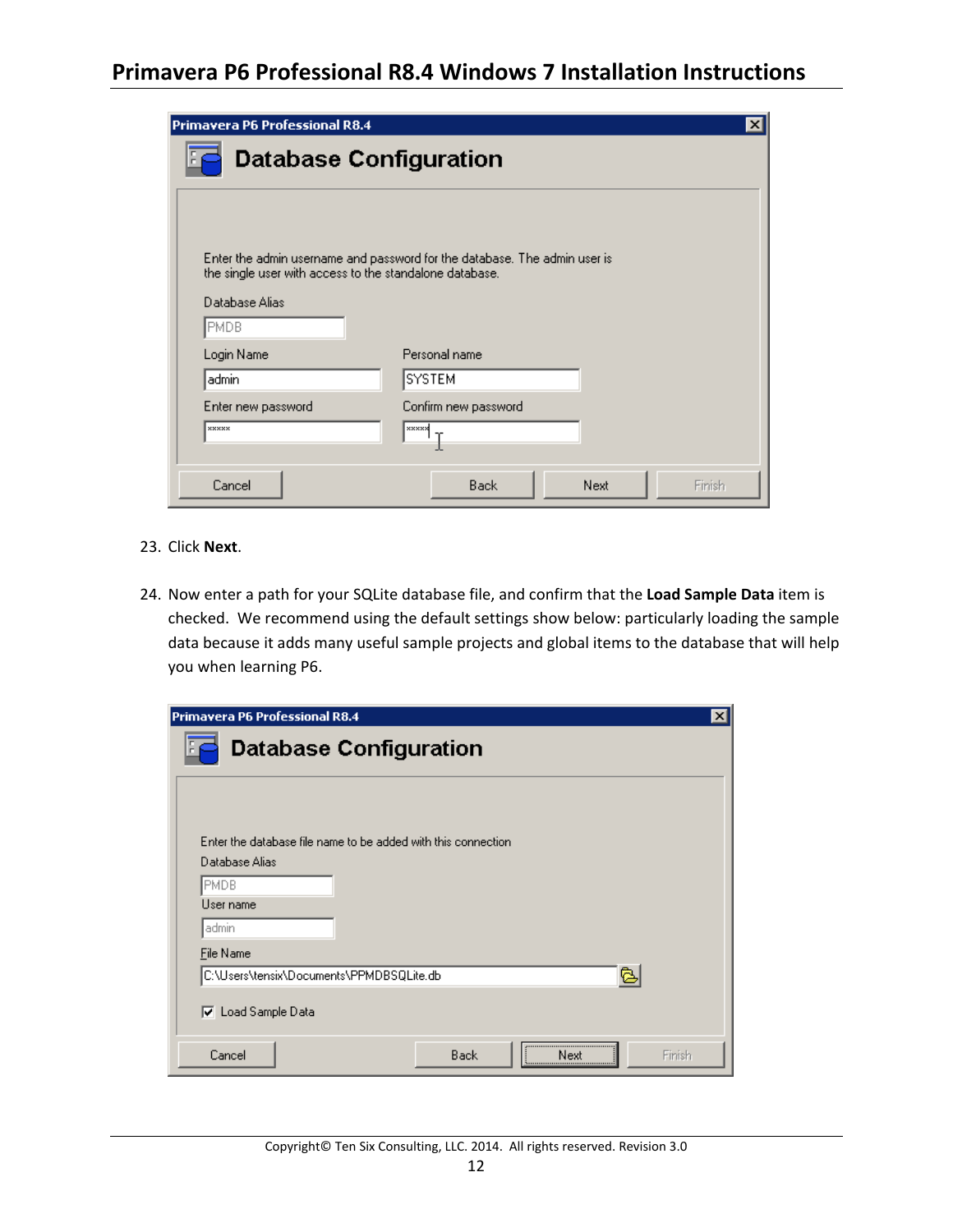- 25. Click **Next** to complete the connection process.
- 26. Upon completion of the connection process you should see the following dialog. Click **Finish** to complete the installation.

| Primavera P6 Professional R8.4                                                                                                                    |             |      | $\vert x \vert$ |
|---------------------------------------------------------------------------------------------------------------------------------------------------|-------------|------|-----------------|
| <b>Database Configuration</b><br>86                                                                                                               |             |      |                 |
| <b>Connection Successful!</b>                                                                                                                     |             |      |                 |
| Congratulations! The database connection was successful. You may now return to your application by<br>selecting Finish.<br>Database alias<br>PMDB |             |      |                 |
| Cancel                                                                                                                                            | <b>Back</b> | Next | Finish          |

27. Finally click the **Finish** button of the installation wizard to complete the installation process.

| Primavera P6 Professional Setup         |                                                                                                              |
|-----------------------------------------|--------------------------------------------------------------------------------------------------------------|
| ORACLE <sup>®</sup><br><b>PRIMAVERA</b> | Completed the Primavera P6 Professional<br>Setup Wizard<br>Click the Finish button to exit the Setup Wizard. |
|                                         |                                                                                                              |
|                                         | Finish<br>Cancel<br><b>Back</b>                                                                              |

You are now ready to start and use the Primavera P6 Professional application.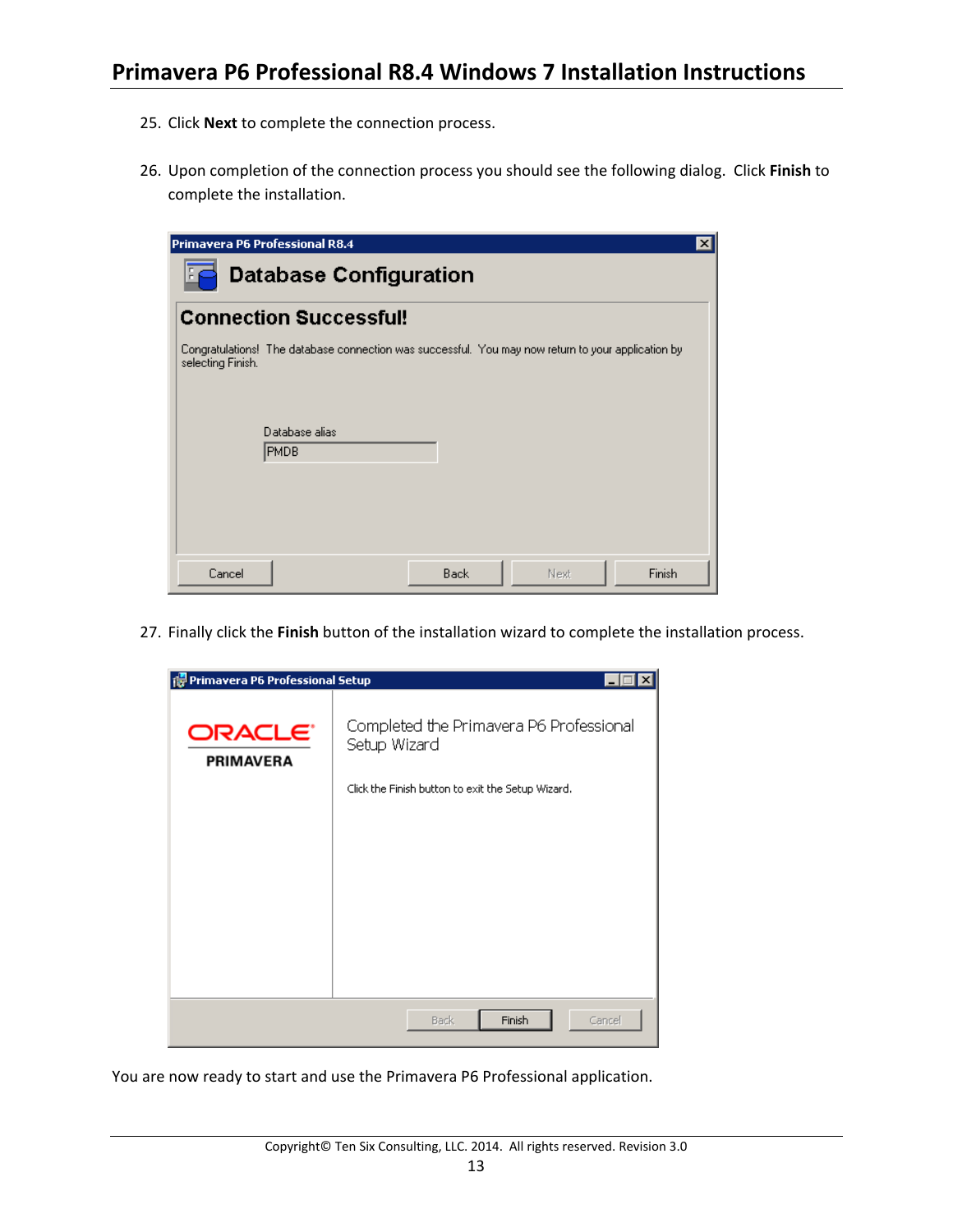#### **Step 3 – Getting Started with P6**

#### **Running the P6 Client**

Primavera P6 Professional can now be started using the '**Primavera P6 R8.4**' option in the **Programs** section of the **Windows Start** menu.

| Oracle - Primavera P6             |                  |
|-----------------------------------|------------------|
| P6 Professional R8.4              | Default Programs |
| <b>O</b> P6 Professional R8.4     |                  |
| P6 Professional R8.4 Help & Tools | Help and Support |
|                                   |                  |
| <b>Back</b>                       | Windows Security |
| Search programs and files         | Log off<br>▶     |
| Start                             | e<br>噐           |

To login to P6, enter a Login Name of '**admin**' and then enter the password you provided the installer earlier.

| Login to Primavera P6 Professional R8.4                                                                                                                                                                                               |               |                       |  |
|---------------------------------------------------------------------------------------------------------------------------------------------------------------------------------------------------------------------------------------|---------------|-----------------------|--|
| Login Name<br>admin<br>Password<br>$x***$<br>Database<br><b>PMDB</b><br>$\cdots$                                                                                                                                                      | $\circledast$ | OK.<br>Cancel<br>Help |  |
| PRIMAVERA P6<br>Copyright @ 1999, 2014, Oracle and/or its affiliates. All rights reserved.<br>Oracle and Java are registered trademarks of Oracle and/or its affiliates. Other names<br>may be trademarks of their respective owners. |               |                       |  |